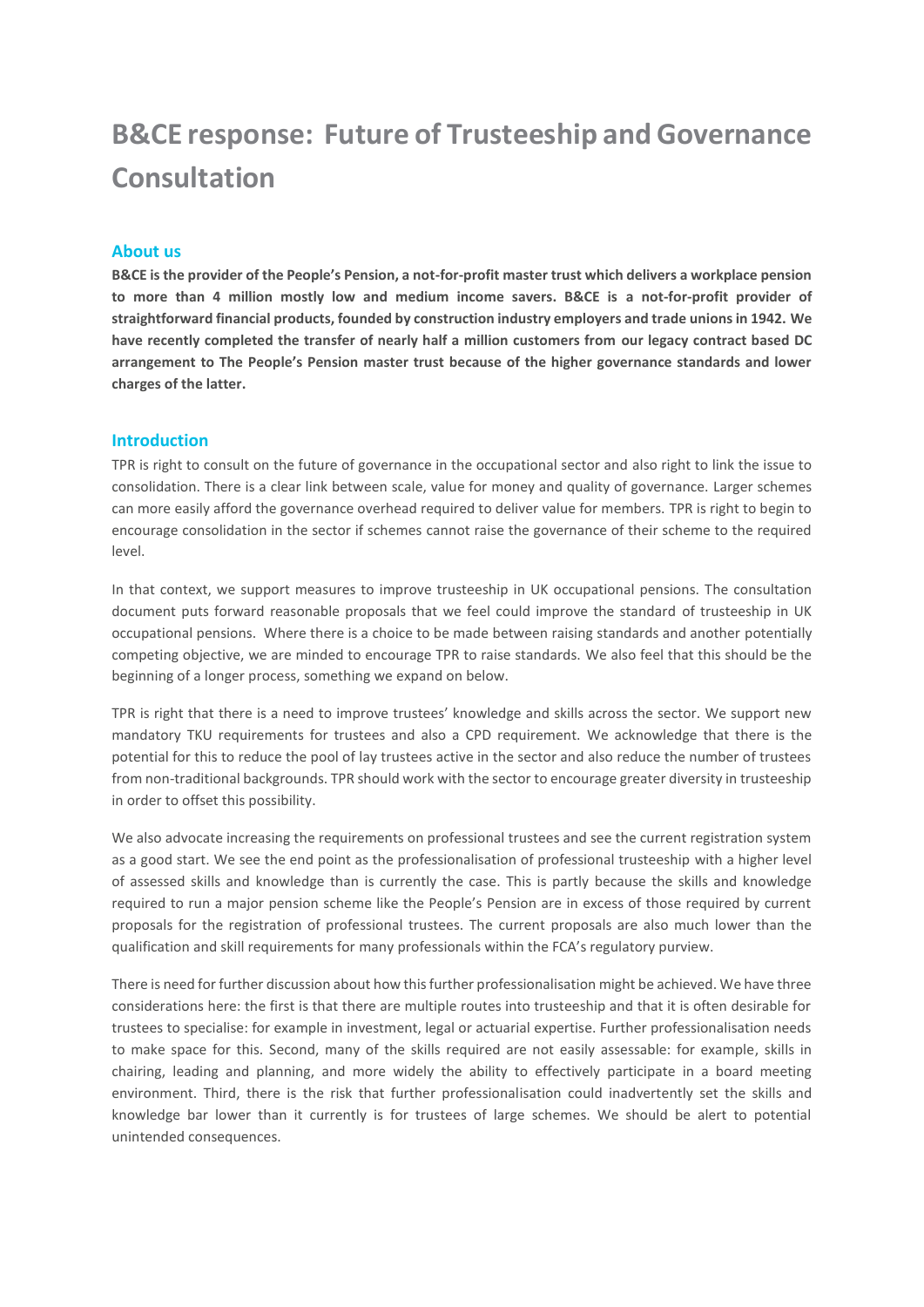We believe, though, that TPR is on the right track with these proposals and we look forward to seeing how they evolve and are brought into practice.

### **Question 1: Do you agree that the expectations set out in the 21st century trusteeship campaign (Annex 1) is a good starting point for defining a minimum standard for trustee knowledge in the code? Is there anything else that should be added that would be necessary for all trustees to know?**

We agree that the  $21^{st}$  century trusteeship expectations are a good starting point for the definition of minimum trustee knowledge. We are concerned, however, that too much bureaucracy associated with evidencing trustee standards could stifle good trusteeship – on the lay trustee side, particularly for single trusts, a good supply of willing, capable and motivated MNTs and ENTS is important if ongoing, consistent governance standards are to be achieved. It will be important to monitor the impact of any minimum standard in order to ensure that any adverse impact on the target group is well understood.

### **Question 2: Should there be legislative change for trustees to demonstrate how they have acquired a minimum level of TKU, for example through training or qualifications?**

Schedule 1 of the Occupational Pension Schemes (Master Trusts) Regulations 2018 (henceforth, the Master Trust Regulations) requires:

*3. For the purposes of section 7(4)(a) of the Act, the Regulator must take into account—*

*(a)the knowledge and skills gained from a person's significant experience as a trustee, in assessing whether the person is fit and proper to act in that capacity;*

*(b)whether a person has successfully completed the Regulator's on-line learning program known as the Toolkit, or an equivalent learning program, in assessing whether the person is fit and proper to act in the capacity of a trustee of the scheme;*

*(c)the collective expertise and experience of persons acting together in the capacity of trustees, in assessing whether they are fit and proper to act in that capacity;*

*(d)a person's relevant experience and professional competence, in assessing whether the person is fit and proper to act in the capacity of a scheme strategist;*

*(e)the collective expertise and experience of persons acting together in the capacity of a scheme strategist, in assessing whether they are fit and proper to act in that capacity.*

This formulation establishes a low bar for knowledge and understanding and a higher bar for the collective competence of the board. Para 3(b) is interpreted by schemes as requiring the toolkit to have been completed or equivalent experience to have been gained before an application for authorisation to the regulator is viable. The toolkit takes some 16 hours to complete, which is in our view, not excessive given the responsibilities of trustees in managing other people's money. We would have no objection to the toolkit or the acquisition of similar knowledge becoming compulsory for trustees and this being a legislative requirement.

The formulation in the master trust regulations works, in our view, because it allows a low bar for lay trustees while judging competence in the round and, effectively, imposing higher TKU requirements on professionals. We think this is approach is a potential template for regulation of OPS more generally as it allows both a high bar for board competence and a lower bar for lay trustees. As such, it is possible to achieve diversity of opinion and member representation on the board without compromising the overall quality of governance.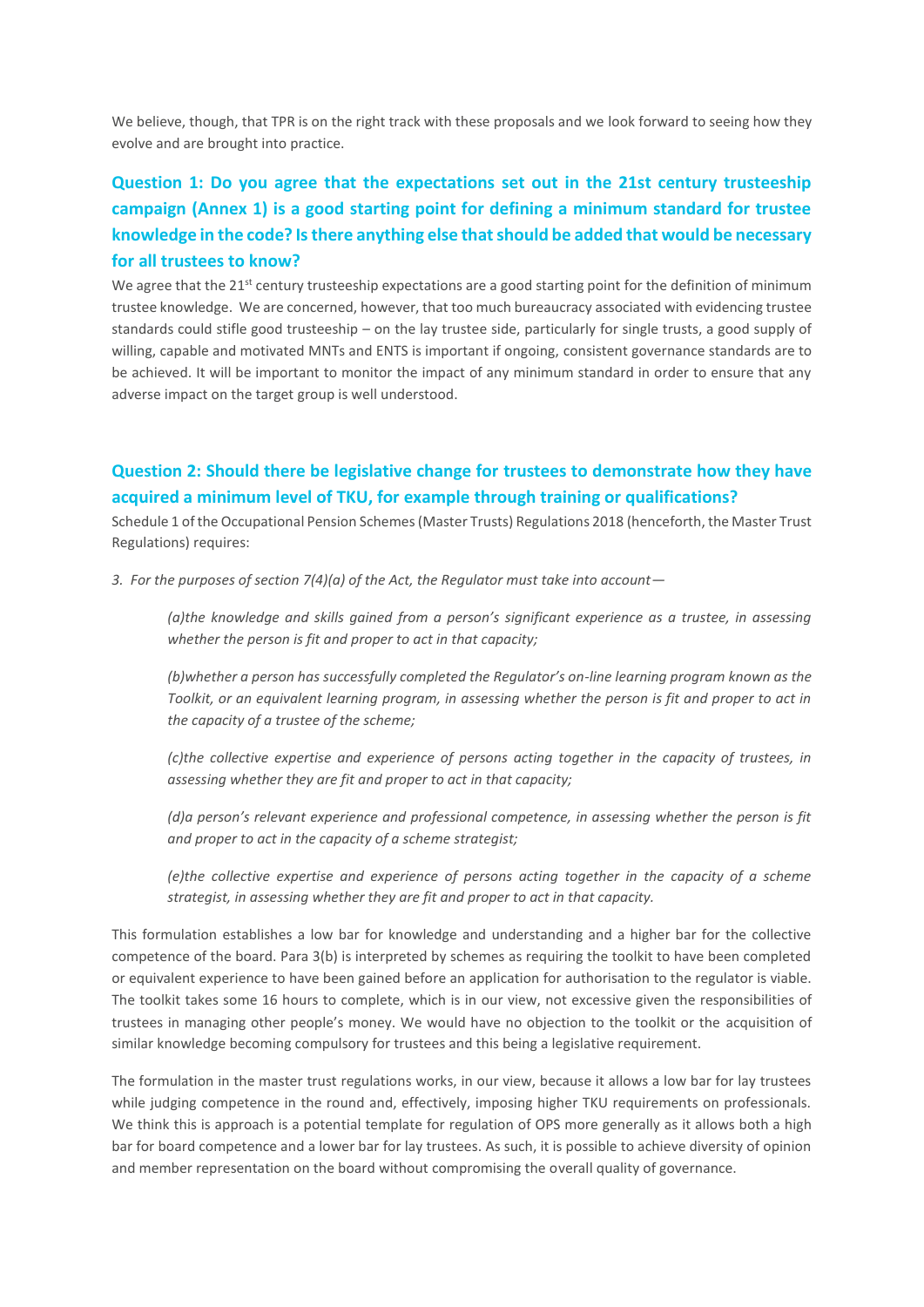We would therefore support the transposition of something akin to this framework into the regulation of OPS more generally. It would make sense to start with larger schemes, who would have more capacity to adapt to changes.

## **Question 3: Should there be a legislative change to introduce a minimum level of ongoing learning for all trustees, for example through CPD-type training? If so, how many hours a year would be suitable?**

Yes. We would support a minimum level of ongoing learning. It would make sense to look at the amount of information required to keep competence current and then figure out how long it will take to impart.

Pensions governance is challenging, highly technical and at times granular. Without some technical knowledge – or the aptitude and willingness to acquire it – the trustee role will be challenging (and probably frustrating and unsatisfying) for even capable lay people. Experience suggests that trustee boards can easily become dysfunctional when enough board members "don't know what they don't know" on the subject matter and wrongly believe they can transpose governance or management behaviours they have in their business lives to a pensions environment.

There is a tension to be manged here, though, between the rigour of any CPD requirement and its degree of prescriptiveness and the accessibility of trusteeship for lay trustees. It will be important to monitor the impact of any CPD requirement in order to understand its impact on the willingness of people to become lay trustees.

## **Question 4: Do you agree that we should set higher expectations on levels of TKU held by professional trustees in the code, recognising that they typically act across multiple schemes of various types, size and complexity?**

Yes. We note that professional trustees are subject to less regulatory oversight than other comparable professions. Providing financial advice on investments in OPS is a regulated activity in practice requiring both qualifications and authorisation by the FCA. Individuals so authorised will have less scope for the exercise of discretionary power over other people's money than professional trustees of occupational pension schemes, for whom there is no qualification or authorisation requirement.

The APPT is bringing forward an accreditation package for professional trustees, with the main elements shown in box 1. Professional trustees will be encouraged to seek accreditation by the regulator.

#### *Box 1: APPT Accreditation Framework*

- 1. Comply with a 'fit and proper' requirement modelled closely on that required for trustees of master trusts
- 2. Provide references from two reputable figures within the industry, such as an existing accredited professional trustee, a pensions lawyer or a scheme actuary
- 3. Have successfully completed the latest Pension Regulator's Toolkit
- 4. Have passed the Pensions Management Institute's (PMI) Level 3 Award in Pension Trusteeship
- 5. Complete an online soft skills test designed to assess the 'other Professional Trustee skills and behaviours' associated with professional trusteeship (to be developed).

Source: APPT<sup>1</sup>

1

<sup>1</sup> <https://appt.co.uk/wp-content/uploads/2019/06/20190225-PTSWG-Accreditation-FINAL2.pdf>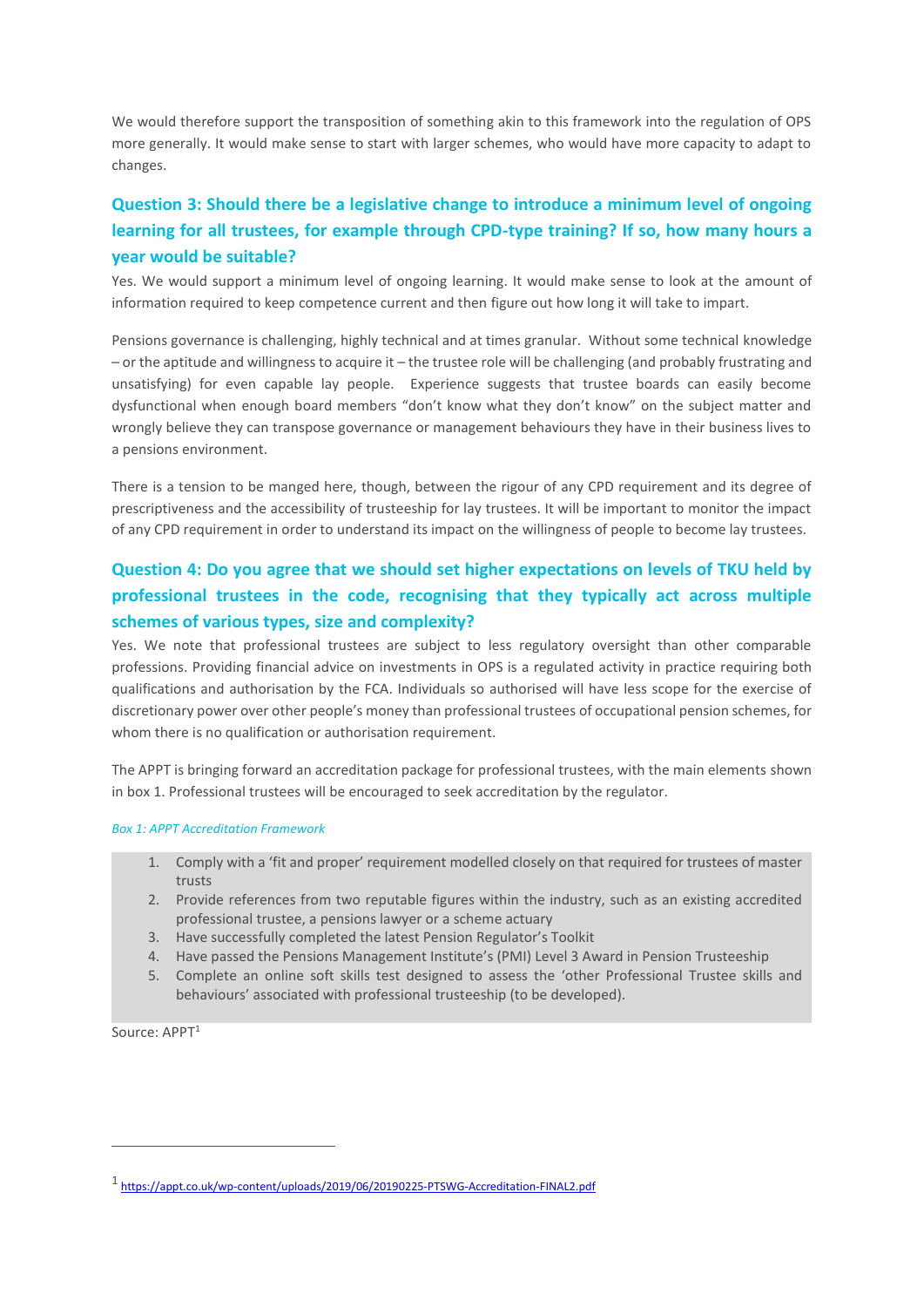We agree that professional trustees should be strongly encouraged to seek accreditation, at the minimum. It is difficult to make a case against such an accreditation system being mandatory for professional trustees. We see the above as a good start in a longer journey regarding the professionalisation of trusteeship.

The total study time associated with accreditation is 66 hours. This is split between 60 hours for the PMI trusteeship award and 16 hours for the trustee toolkit. We would make two observations about the accreditation framework. The first is that 66 hours is a relatively light amount of training time for a professional qualification, although we recognise that the syllabus for the PMI qualification is sound and provides a good introduction to trusteeship.

The second is that the amount of knowledge and experience required to govern a scheme such as TPP is vastly in excess of the knowledge that might be imparted through accreditation. In the authors' experience, it takes about two years full time work in a pensions environment to understand pensions to an acceptable degree. It takes closer to a decade to approach competence over the main issues in the running of a pension scheme.

The endpoint for the accreditation of professional trustees should be an accreditation system that acknowledges that there are multiple routes into pension trusteeship (e.g. actuarial, legal, investment management and consultancy, scheme operations experience) but that accreditation be a demanding process commensurate with the responsibilities of a professional trustee. That would imply a standard of TKU closer to a higher level PMI qualification and/or a professional certification such as CFA, or equivalent experience working in a pensions environment.

There would be potential pitfalls to further professionalisation. At the moment, there is a very wide spread of experience and qualifications in the professional trustee marketplace. Many have skills and substantially in excess of any future professional trustee qualification. While setting a new higher bar for professional trusteeship might improve the pool of professional trustees overall, it would be important to ensure that further professionalisation provides a route to retaining these individuals within the pensions sector as professional trustees.

Last, we should acknowledge that there are skills that cannot be taught and assessed through professional qualifications. And, that some of these skills are highly desirable for pension schemes. These include the soft skills required to be effective on a board and also commercial skills that may be of particular value to master trusts, such as project planning. It will be important for both the regulator and schemes to see any future further professionalisation of trusteeship as a part of the governance jigsaw and not the sole answer to the policy problem.

Regarding CDP, we note that there are different approaches in different professional contexts. It requires 35 hours of CPD (of which 21 hours must be structured) to maintain a statement of professional standing, required to carry on business as a retail investment adviser. Conversely, there is no hours based CPD requirement for solicitors. Solicitors must undertake sufficient training in order to meet continued competence requirements but there is no formal requirement for hours based CPD monitoring. We note, though, that law firms have not always fully embraced the new framework and may mandate CPD hours for their lawyers over and above the formal competence requirement.

We suggest that TPR evaluate the different available approaches. 25-35 hours seems a reasonable figure for annual CPD but we are curious as to the impact changing CPD has had on the legal profession and whether there is anything to be learned.

Ultimately, though, the answer is that the "right" number of CPD hours is the number required to ensure that professional trustees continue to be bona fide professionals who are fit and proper, who have genuine experience they can bring to bear on scheme governance and who are looking to continue to keep their knowledge up to date.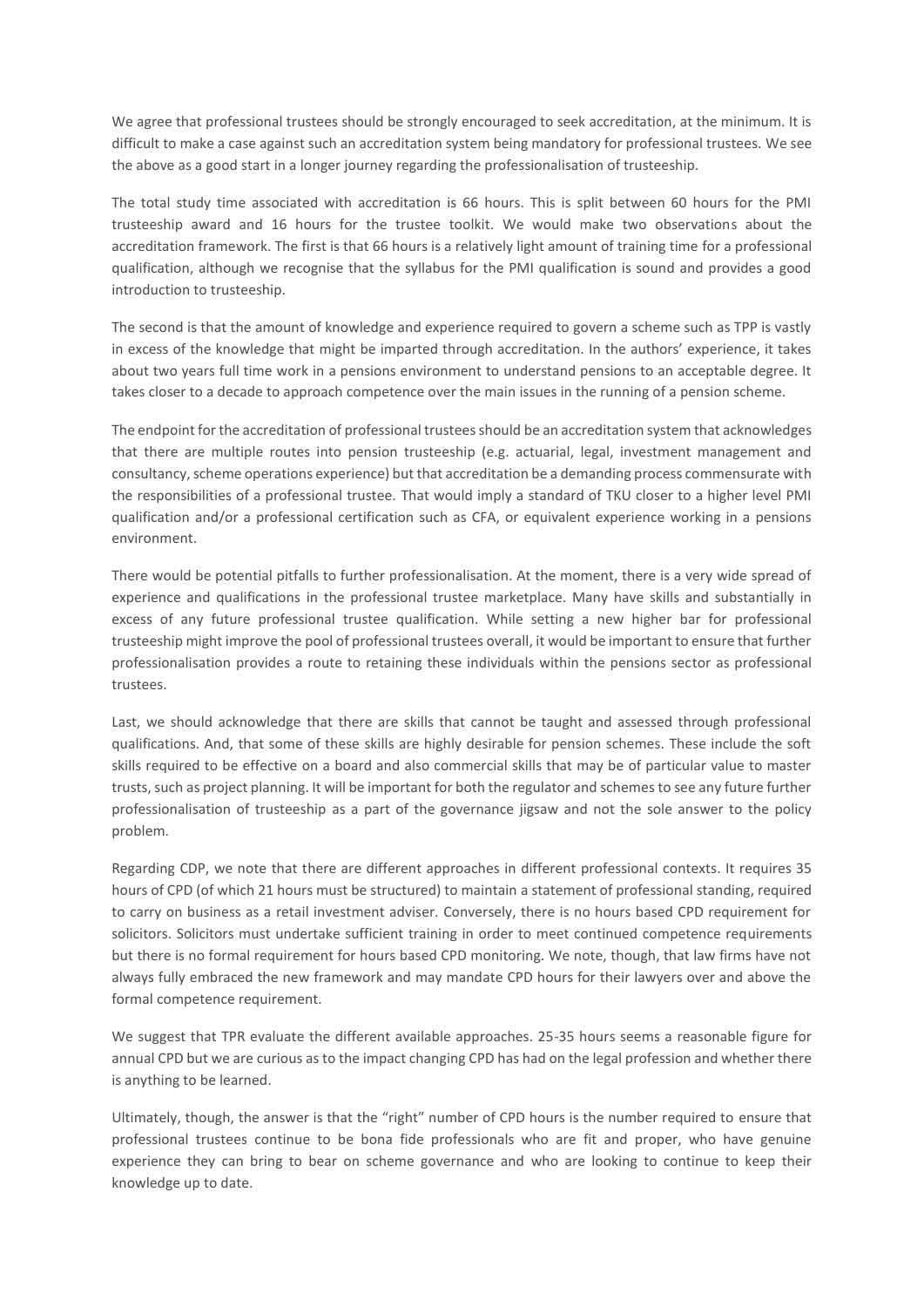### **Question 5: Should we focus more on establishing and setting standards and ensuring all trustees are aware of them, while relying more on industry to have the main role in educating trustees in ways more tailored to their individual needs?**

We think that approach makes sense. Industry bodies, including the PMI and PLSA, offer a range of high quality training courses and qualifications for trustees. We do not see an issue with the quality of supply of trustee education and qualifications.

## **Question 6: We would also welcome any thoughts or ideas that you might have more generally about how we can have greater confidence that trustees have the necessary basic knowledge and understanding to carry out their role.**

No response.

## **Question 7: Should there be a requirement for UK pension schemes to report to the regulator on what actions they are taking to ensure diversity on their boards? Should such a requirement be limited to schemes above a certain size? How should such a report be made to us?**

The case for diversity from an equalities perspective is unanswerably strong and the sector has to do more in order to improve access to trusteeship for all. Both schemes and the regulator need to recognise the potential tension between the drive for diversity and the perceived need to improve the skills of the trustee base. Raising the bar for trusteeship will make it harder for people to become trustees and, potentially further reduce the pool of candidates from non-traditional backgrounds. We see this as a tension to be managed more than a barrier.

## **Question 8: Should industry play a role in creating tools, guidance and case studies that can help pension schemes attract a more diverse pipeline of lay trustees? How would that work and who should take a lead in making it happen?**

The industry is already working hard on this. But, as mentioned above, the role is often not attractive. The sheer time demands and risk of the role is becoming a deterrent to good applications. The prominent automatic fines for inadequate chair's statements, the strong TPR tone on late valuations and corporate dividend payments on DB scheme situations. Last, the volume of work on trustee meeting agendas (with agenda packs often now hundreds of pages) has created an environment that can hardly be described as attractive. The role of a trustee is now harder, more onerous, more risky, more challenging, more time consuming and more real time than it was just a decade ago – and possibly compared to four or five years ago.

### **Question 9: Should it be mandatory, in due course, for each pension scheme board to engage a professional trustee? If not, what reasons (other than current capacity) would make such a move undesirable?**

In our view, there are few good reasons not to employ a professional trustee. TPR should strongly consider making employment of a professional trustee mandatory.

## **Question 10: Do you share our concerns in this area? Do you have any real case examples where you see these conflicts are not managed effectively in the case of sole corporate trustees?**

No response.